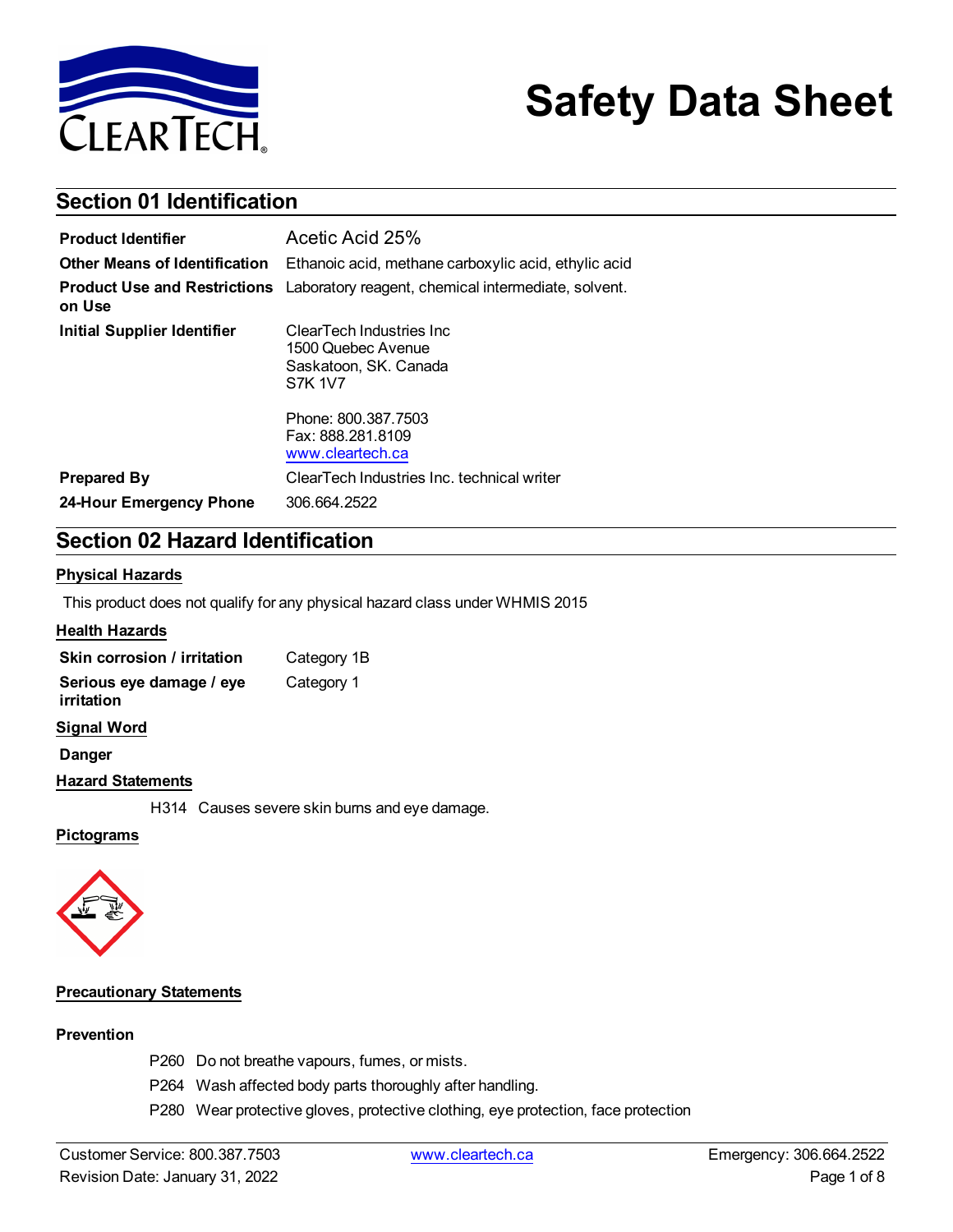# **Safety Data Sheet** Acetic Acid 25%

#### **Response**

|                | P301 P330 P331 IF SWALLOWED: Rinse mouth. Do NOT induce vomiting.                                                                                                      |
|----------------|------------------------------------------------------------------------------------------------------------------------------------------------------------------------|
|                | P303 P361 P353 IF ON SKIN (or hair): Take off immediately all contaminated clothing. Rinse skin with water or<br>P363 shower. Wash contaminated clothing before reuse. |
|                | P304 P340 P310 IF INHALED: Remove person to fresh air and keep comfortable for breathing. Immediately call a<br>POISON CENTER or doctor.                               |
|                | P305 P351 P338 IF IN EYES: Rinse cautiously with water for several minutes. Remove contact lenses, if present<br>and easy to do. Continue rinsing.                     |
| 74 - - - - - - |                                                                                                                                                                        |

#### **Storage**

P405 Store locked up.

#### **Disposal**

P501 Dispose of contents / container in accordance with all federal, provincial and / or local regulations including the Canadian Environmental Protection Act.

#### **Hazards Not Otherwise Classified**

Not available

#### **Supplemental Information**

Not available

### **Section 03 Composition / Information on Ingredients**

#### **Hazardous Ingredients:**

| <b>Chemical name</b> | Common name(s) | <b>CAS number</b> | Concentration (w/w%) |
|----------------------|----------------|-------------------|----------------------|
| Acetic Acid          | Vinegar        | 64-19-7           | 24-26%               |

#### **Section 04 First-Aid Measures**

#### **Description of necessary first-aid measures**

- **Inhalation** Remove source of exposure or move person to fresh air and keep comfortable for breathing. Call a POISON CENTER or doctor. If breathing has stopped, trained personnel should begin rescue breathing or if the heart has stopped, immediately start cardiopulmonary resuscitation (CPR) or automated external defibrillation (AED). Avoid mouth to mouth contact by using a barrier device.
- **Ingestion** Rinse mouth. Do NOT induce vomiting. Immediately call a POISON CENTER or doctor. If vomiting occurs naturally, lie on your side, in the recovery position.
- **Skin contact** Avoid direct contact. Wear chemical protective clothing, if necessary. Take off immediately contaminated clothing, shoes and leather goods. Rinse skin with lukewarm, gently flowing water / shower for 30 minutes. Immediately call a POISON CENTER or doctor. Wash contaminated clothing before re-use, or discard.
- **Eye contact** Avoid direct contact. Wear chemical protective gloves, if necessary. Remove source of exposure or move person to fresh air. Rinse eyes cautiously with lukewarm, gently flowing water for several minutes, while holding the eyelids open. Remove contact lenses, if present and easy to do. Continue rinsing for 30 minutes. Take care not to rinse contaminated water into the unaffected eye or onto the face. Immediately call a POISON CENTER or doctor.

#### **Most important symptoms and effects, both acute and delayed**

- **Inhalation** Causes severe burns to the mouth and throat (mist).
- **Ingestion** Causes burns to the mouth and throat.
- **Skin contact** Causes severe skin burns.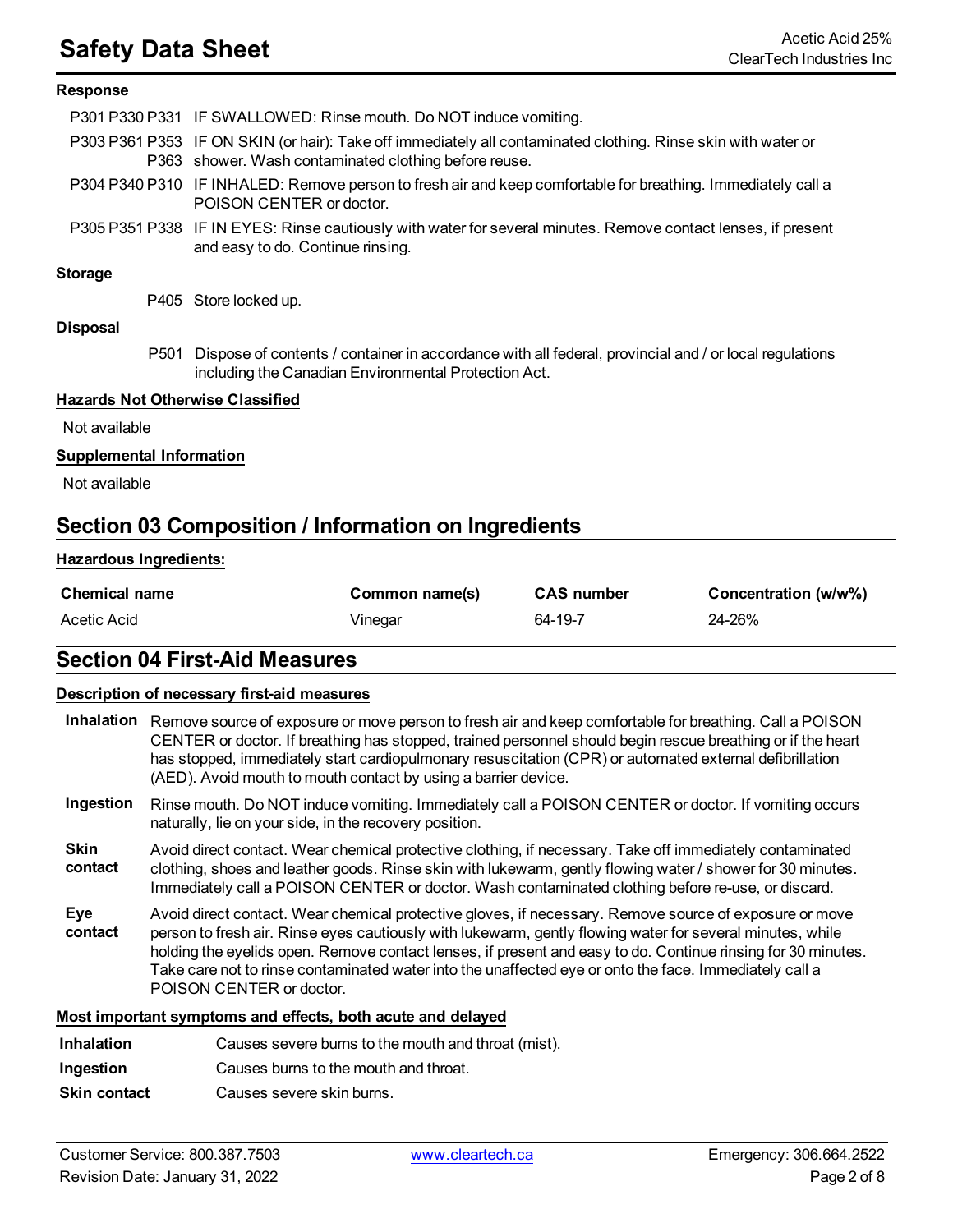| Eye contact | Causes serious eye damage.                                                                   |
|-------------|----------------------------------------------------------------------------------------------|
|             | <b>Further information</b> For further information see Section 11 Toxicological Information. |

### **Section 05 Fire Fighting Measures**

| Suitable extinguishing media                      | Extinguish fire using extinguishing agents suitable for the surrounding fire.                                                                                                |
|---------------------------------------------------|------------------------------------------------------------------------------------------------------------------------------------------------------------------------------|
| Unsuitable extinguishing<br>media                 | Water jets are not recommended in fires involving chemicals.                                                                                                                 |
| the chemical                                      | Specific hazards arising from Reacts with many metals to liberate hydrogen gas that can form explosive mixtures. In the<br>event of a fire oxides of carbon may be released. |
| Special protective equipment<br>for fire-fighters | Wear NIOSH-approved self-contained breathing apparatus and chemical-protective<br>clothing.                                                                                  |

### **Section 06 Accidental Release Measures**

| <b>Personal Precautions /</b><br><b>Protective Equipment /</b><br><b>Emergency Procedures</b> | Wear appropriate personal protective equipment (See Section 08 Exposure Controls and<br>Personal Protection). Stay upwind, ventilate area. Do not breathe vapours, fumes, or mists.                                                                                                                                                             |
|-----------------------------------------------------------------------------------------------|-------------------------------------------------------------------------------------------------------------------------------------------------------------------------------------------------------------------------------------------------------------------------------------------------------------------------------------------------|
| <b>Environmental Precautions</b>                                                              | Prevent material from entering waterways, sewers or confined spaces. Notify local health<br>and wildlife officials. Notify operators of nearby water intakes.                                                                                                                                                                                   |
| <b>Methods and Materials for</b><br><b>Containment and Cleaning</b><br>Up                     | SMALL SPILLS: Stop or reduce leak if safe to do so. Clean up spill with non-reactive<br>absorbent and place in suitable, covered, labeled containers. Flush area with water.<br>Contaminated absorbent material may pose the same hazards as the spilled product.<br>LARGE SPILLS: Contact fire and emergency services and supplier for advice. |

### **Section 07 Handling and Storage**

|                                    | <b>Precautions for Safe Handling</b> Use proper equipment for lifting and transporting all containers. Use sensible industrial<br>hygiene and housekeeping practices. Wash thoroughly after handling. Avoid all situations<br>that could lead to harmful exposure. Prevent the release of vapours, fumes, or mists into<br>the workplace air.<br>Inspect containers for damage or leaks before handling. If the original label is damaged or<br>missing replace with a workplace label. Have suitable emergency equipment for fires, spills<br>and leaks readily available. |
|------------------------------------|-----------------------------------------------------------------------------------------------------------------------------------------------------------------------------------------------------------------------------------------------------------------------------------------------------------------------------------------------------------------------------------------------------------------------------------------------------------------------------------------------------------------------------------------------------------------------------|
| <b>Conditions for Safe Storage</b> | Store in a cool, dry, well-ventilated area, away from heat sources and incompatible<br>materials. Always store in original labeled container. Keep containers tightly closed when<br>not in use and when empty. Empty containers may contain hazardous residues. Protect<br>label and keep it visible.                                                                                                                                                                                                                                                                      |
| Incompatibilities                  | Bases, such as potassium hydroxide, sodium hydroxide, calcium hydroxide (slaked lime),<br>ammonia, carbonates.                                                                                                                                                                                                                                                                                                                                                                                                                                                              |
|                                    | Oxidizing agents, such as oxygen, hydrogen peroxide, sulphuric and nitric acids,<br>hypochlorites and permanganates.                                                                                                                                                                                                                                                                                                                                                                                                                                                        |
|                                    | Metals, such as iron and mild steel.                                                                                                                                                                                                                                                                                                                                                                                                                                                                                                                                        |

### **Section 08 Exposure Controls and Personal Protection**

#### **Exposure limits**

| Component   | <b>Regulation</b> | <b>Type of listing</b> | Value                        |
|-------------|-------------------|------------------------|------------------------------|
| Acetic acid | <b>ACGIH</b>      | TWA                    | 10 ppm $(25 \text{ mg/m}^3)$ |
|             |                   | <b>STEL</b>            | 15 ppm $(37 \text{ mg/m}^3)$ |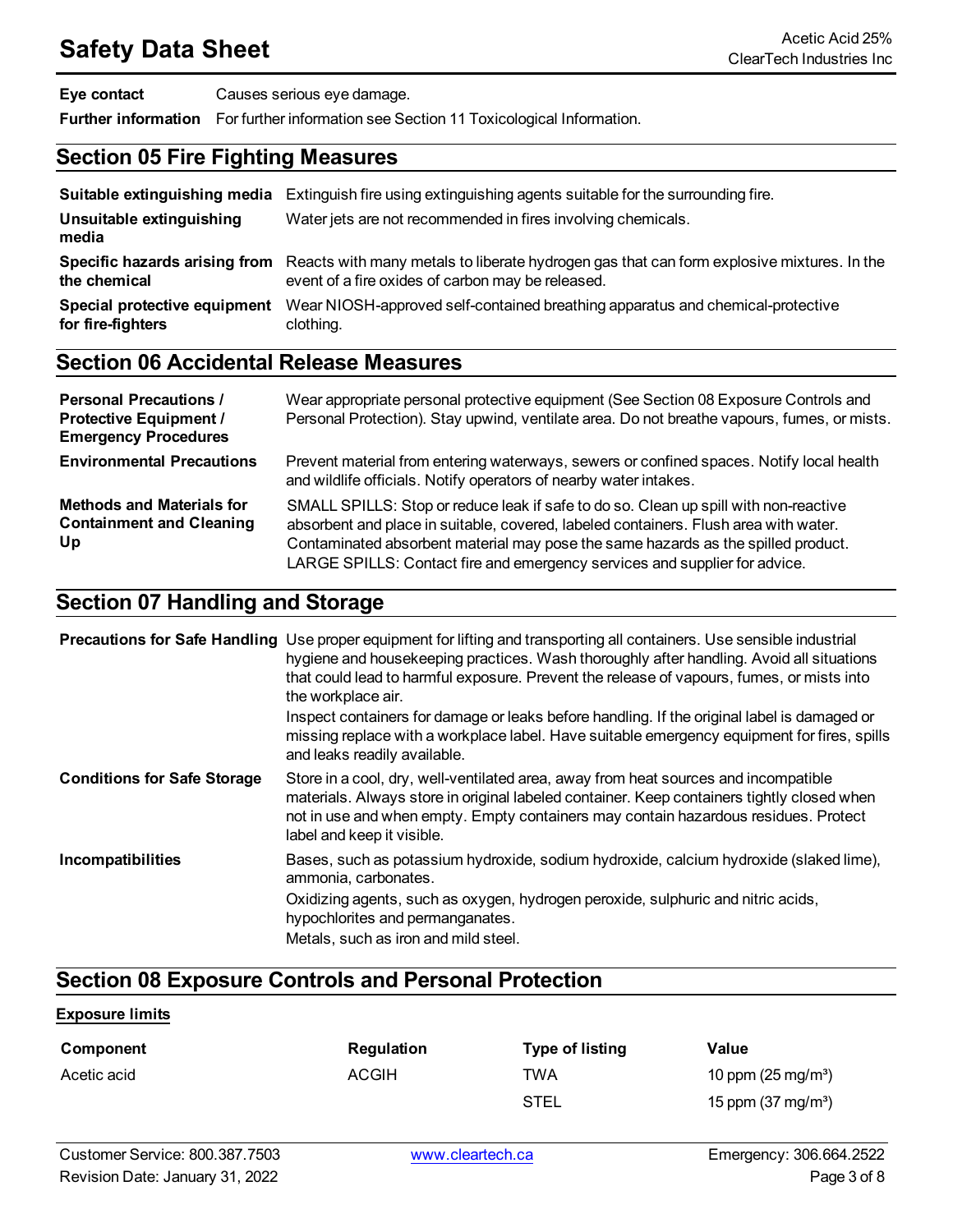# **Safety Data Sheet** Acetic Acid 25%

| <b>Engineering controls</b>     |                                                                                                                                                                                                                                                                                                  |
|---------------------------------|--------------------------------------------------------------------------------------------------------------------------------------------------------------------------------------------------------------------------------------------------------------------------------------------------|
| <b>Ventilation Requirements</b> | Mechanical ventilation (dilution or local exhaust), process or personnel enclosure and<br>control of process conditions should be provided in accordance with all fire codes and<br>regulatory requirements. Supply sufficient replacement air to make up for air removed by<br>exhaust systems. |
| <b>Other</b>                    | An emergency shower and eyewash station should be available, tested, and be in close<br>proximity to the product being handled in accordance with provincial regulations.                                                                                                                        |

#### **Protective equipment**

The following are recommendations only. It is the responsibility of the employer / user to conduct a hazard assessment of the process in which this product being used and determine the proper engineering controls and PPE for their process. Additional regulatory and safety information should be sought from local authorities and, if needed, a professional industrial hygienist.

| Eye and face protection  | Where there is potential eye or face exposure, tightly fitting safety goggles and a face shield<br>or a full face respirator or similar protective equipment which protects the wearer's face and<br>eyes are recommended. Contact lenses are not recommended; they may contribute to<br>severe eye injury.                                                                                                                                                                                                                                                   |
|--------------------------|---------------------------------------------------------------------------------------------------------------------------------------------------------------------------------------------------------------------------------------------------------------------------------------------------------------------------------------------------------------------------------------------------------------------------------------------------------------------------------------------------------------------------------------------------------------|
| Hand and body protection | Disposable latex or nitrile gloves are recommended to prevent incidental contact. Butyl<br>rubber, neoprene, or PVC skin protection is recommended for extended contact. Leather<br>gloves are not recommended for chemical protection. Refer to manufacturer's<br>specifications for breakthrough times and permeability information; note that breakthrough<br>times and permeability vary with temperature, application and age of material. Continued<br>use of contaminated safety gear or clothing is not recommended; wash before reuse or<br>discard. |

**Respiratory protection** In case of insufficient ventilation wear suitable respiratory equipment.

#### **NIOSH respirator recommendations for: Acetic acid**

#### **Up to: 50 ppm**

(APF = 25) Any supplied-air respirator operated in a continuous-flow mode (APF = 25) Any powered, air-purifying respirator with organic vapor cartridge(s) (APF = 50) Any chemical cartridge respirator with a full facepiece and organic vapor cartridge(s) (APF = 50) Any air-purifying, full-facepiece respirator (gas mask) with a chin-style, front- or back-mounted organic vapor cartridge(s) (APF = 50) Any self-contained breathing apparatus with a full facepiece. (APF = 50) Any supplied-air respirator with a full facepiece **Emergency or planned entry into unknown concentrations or IDLH conditions:** (APF = 10,000) Any self-contained breathing apparatus that has a full facepiece and is operated in a pressure-demand or other positive-pressure mode (APF = 10,000) Any supplied-air respirator that has a full facepiece and is operated in a pressure-demand or other positive-pressure mode in combination with an auxiliary selfcontained positive-pressure breathing apparatus **Escape:**

(APF = 50) Any air-purifying, full-facepiece respirator (gas mask) with a chin-style, front- or back-mounted organic vapor cartridge(s)

Any appropriate escape-type, self-contained breathing apparatus

#### **Thermal hazards** Not available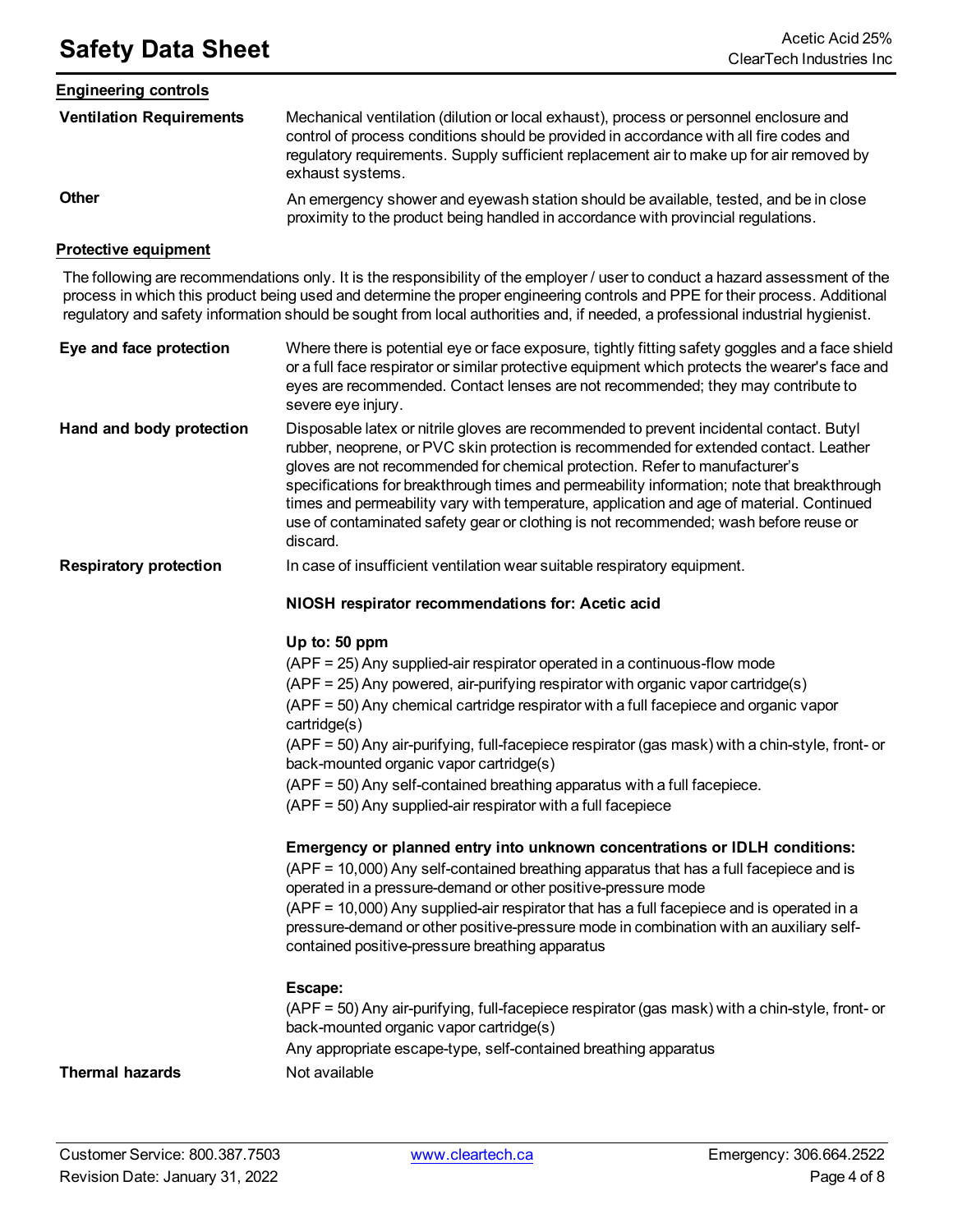### **Section 09 Physical and Chemical Properties**

#### **Appearance**

| <b>Physical state</b>                      | Liquid                        |
|--------------------------------------------|-------------------------------|
| Colour                                     | Colourless                    |
| Odour                                      | Strong, vinegar-like          |
| <b>Odour threshold</b>                     | $0.21 - 1.0$ ppm              |
| <b>Property</b>                            |                               |
| рH                                         | 2.5 @ 200 g/L                 |
| Melting point / freezing point             | $\sim$ -9 °C                  |
| Initial boiling point and<br>boiling range | Not available                 |
| <b>Flash point</b>                         | Not available                 |
| <b>Evaporation rate</b>                    | Not available                 |
| Flammability                               | Not applicable                |
| <b>Upper flammable limit</b>               | 19.9%                         |
| Lower flammable limit                      | 4%                            |
| Vapour pressure                            | 20.6 hPa (15.6 mm Hg) @ 25 °C |
| Vapour density                             | 2.07                          |
| <b>Relative density</b>                    | Not applicable                |
| <b>Solubility</b>                          | Soluble in water              |
| Partition coefficient: n-<br>octanol/water | $-0.17$                       |
| <b>Auto-ignition temperature</b>           | 463 °C                        |
| <b>Decomposition temperature</b>           | Not available                 |
| <b>Viscosity</b>                           | Not available                 |
| <b>Specific gravity</b>                    | 1.025-1.045 g/mL @ 20 °C      |
| <b>Particle characteristics</b>            | Not applicable                |
| <b>Formula</b>                             | <b>CH3COOH</b>                |
| Molecular weight                           | 60.05 g/mol                   |

### **Section 10 Stability and Reactivity**

| <b>Reactivity</b>                            | Reacts with many metals to liberate hydrogen gas that can form explosive mixtures.<br>Reacts violently with bases.   |
|----------------------------------------------|----------------------------------------------------------------------------------------------------------------------|
| <b>Stability</b>                             | This product is stable if stored according to the recommendations in Section 07.                                     |
| <b>Possibility of hazardous</b><br>reactions | Hazardous polymerization is not known to occur.                                                                      |
| <b>Conditions to avoid</b>                   | Avoid contact with incompatible materials. Do not heat.                                                              |
| Incompatible materials                       | Bases, such as potassium hydroxide, sodium hydroxide, calcium hydroxide (slaked lime),<br>ammonia, carbonates.       |
|                                              | Oxidizing agents, such as oxygen, hydrogen peroxide, sulphuric and nitric acids,<br>hypochlorites and permanganates. |
|                                              | Metals, such as iron and mild steel.                                                                                 |
| <b>Hazardous decomposition</b><br>products   | Thermal decomposition may produce oxides of carbon.                                                                  |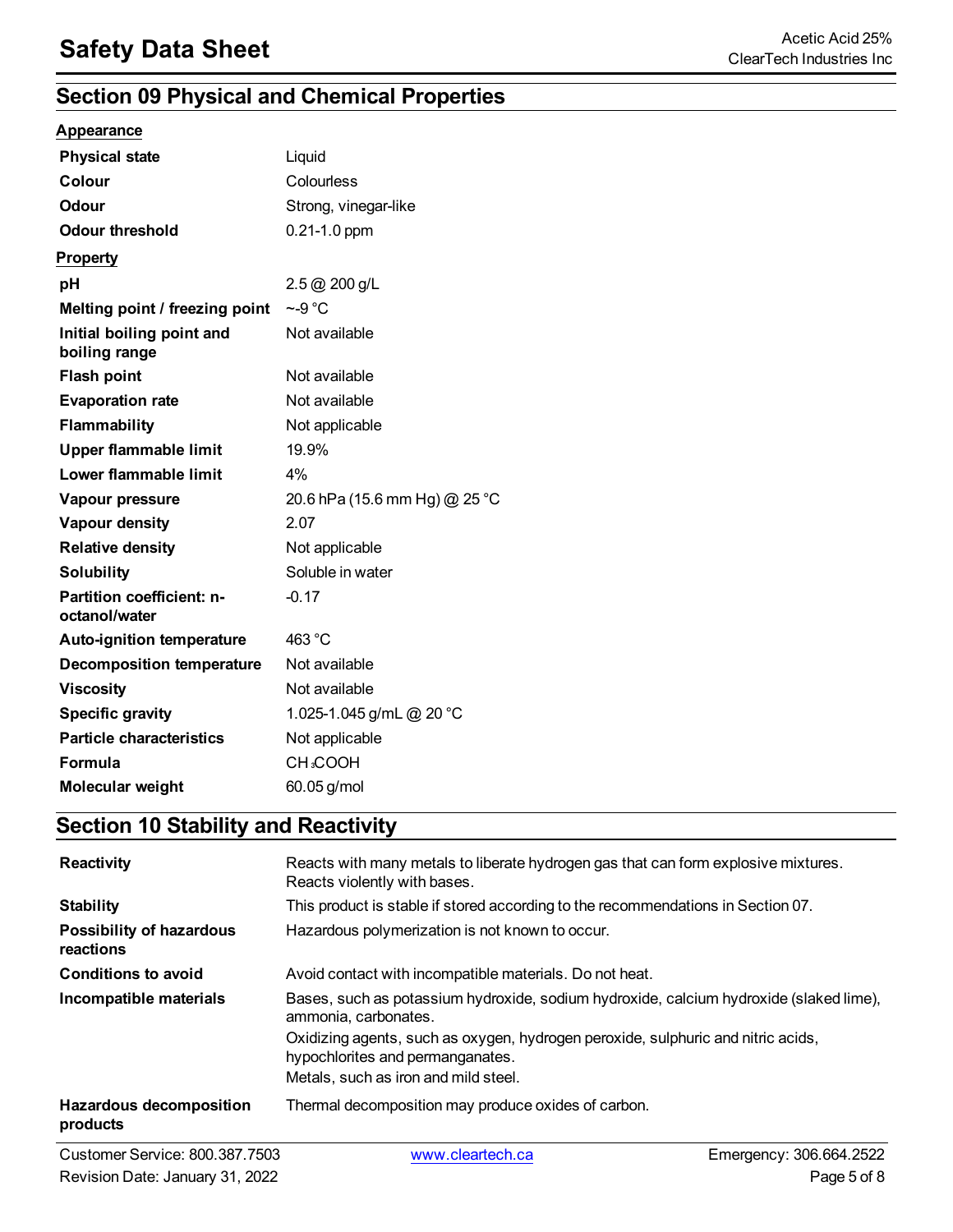### **Section 11 Toxicological Information**

#### **Acute Toxicity (LD50 / LC50 values)**

| Component                | Route      | <b>Species</b> | Value            | <b>Exposure time</b> |
|--------------------------|------------|----------------|------------------|----------------------|
| Acetic acid, sodium salt | Dral       | Rat            | $3,310$ mg/kg bw |                      |
| Acetic acid              | Inhalation | Rat            | $>40$ mg/L       | 4 hours              |

#### **Toxic Health Effect Summary**

| <b>Chemical</b><br>characteristics | Acetic acid is readily absorbed via inhalation, ingestion, and dermally. The primary toxic affect is on<br>body pH. Acetate is readily metabolised in the body. |
|------------------------------------|-----------------------------------------------------------------------------------------------------------------------------------------------------------------|
| <b>Skin</b>                        | Causes severe skin burns.                                                                                                                                       |
| Ingestion                          | Causes burns to the mouth and throat.                                                                                                                           |
| <b>Inhalation</b>                  | Causes severe burns to the mouth and throat (mist).                                                                                                             |
| Eye contact                        | Causes serious eye damage.                                                                                                                                      |
| <b>Sensitization</b>               | This product and its components at their listed concentration have no known sensitizing effects.                                                                |
| <b>Mutagenicity</b>                | This product and its components at their listed concentration have no known mutagenic effects.                                                                  |
| Carcinogenicity                    | This product and its components at their listed concentration have no known carcinogenic effects.                                                               |
| <b>Reproductive</b><br>toxicity    | This product and its components at their listed concentration have no known reproductive effects.                                                               |
| Specific organ<br>toxicity         | This product and its components at their listed concentration have no known effects on specific<br>organs.                                                      |
| <b>Aspiration hazard</b>           | Not available                                                                                                                                                   |
| <b>Synergistic</b><br>materials    | Not available                                                                                                                                                   |

### **Section 12 Ecological Information**

#### **Ecotoxicity**

| Component                       | <b>Type</b>                                                                                            | <b>Species</b>                  | Value       | <b>Exposure Time</b> |
|---------------------------------|--------------------------------------------------------------------------------------------------------|---------------------------------|-------------|----------------------|
| Estimate from potassium acetate | <b>LC50</b>                                                                                            | Fish (freshwater and<br>marine) | >300 mg/L   | 96 hours             |
|                                 | <b>EC50</b>                                                                                            | Aquatic<br>invertabrates        | $>300$ mg/L | 48 hours             |
|                                 | <b>EC50</b>                                                                                            | Marine algae                    | $>300$ mg/L | 72 hours             |
| <b>Biodegradability</b>         | The domestic substance list categorizes acetic acid as non-persistent.                                 |                                 |             |                      |
| <b>Bioaccumulation</b>          | The domestic substance list categorizes acetic acid as non-bioaccumulative.                            |                                 |             |                      |
| <b>Mobility</b>                 | This product is water soluble, is not predicted to adsorb to soil and may contaminate ground<br>water. |                                 |             |                      |
| Other adverse effects           | Not available                                                                                          |                                 |             |                      |

### **Section 13 Disposal Considerations**

| <b>Waste From Residues /</b>  | Dispose in accordance with all federal, provincial, and local regulations including the                                                                                     |
|-------------------------------|-----------------------------------------------------------------------------------------------------------------------------------------------------------------------------|
| <b>Unused Products</b>        | Canadian Environmental Protection Act.                                                                                                                                      |
| <b>Contaminated Packaging</b> | Do not remove label, follow label warnings even after the container is empty. Empty<br>containers should be recycled or disposed of at an approved waste handling facility. |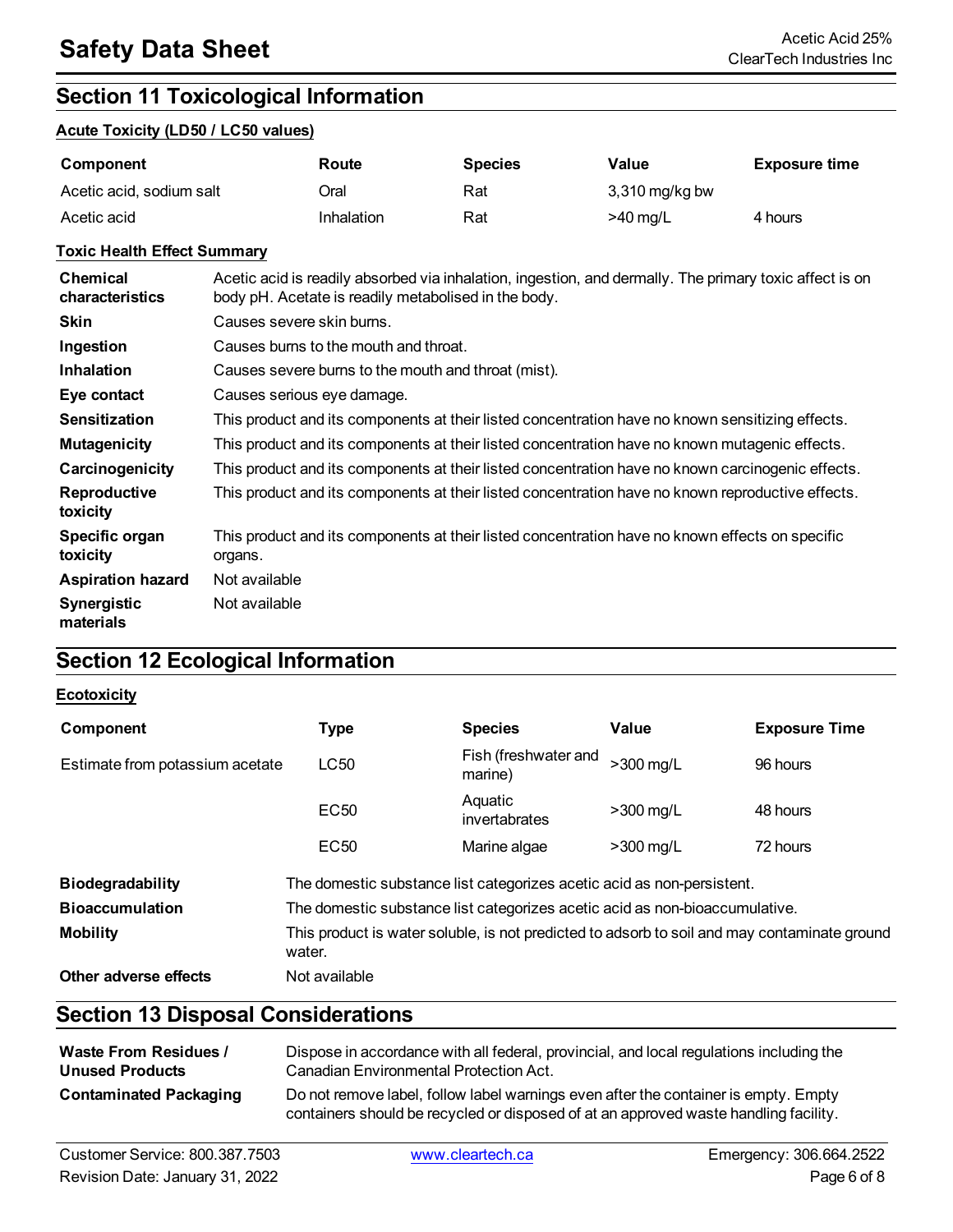### **Section 14 Transport Information**

| <b>UN number</b>                           | <b>UN2790</b>                                                                  |                                                               |                                                                                            |
|--------------------------------------------|--------------------------------------------------------------------------------|---------------------------------------------------------------|--------------------------------------------------------------------------------------------|
| UN proper shipping name<br>and description | <b>ACETIC ACID SOLUTION</b><br>more than 10% and less than 50% acid, by mass   |                                                               |                                                                                            |
| <b>Transport hazard class(es)</b>          | 8                                                                              |                                                               |                                                                                            |
| Packing group                              | Ш                                                                              |                                                               |                                                                                            |
| <b>Excepted quantities</b>                 | 5L                                                                             |                                                               |                                                                                            |
| <b>Environmental hazards</b>               | Not listed as a marine pollutant under Canadian TDG Regulations, schedule III. |                                                               |                                                                                            |
| <b>Special precautions</b>                 | No special provisions                                                          |                                                               |                                                                                            |
| <b>Transport in bulk</b>                   | ERAP index: not available                                                      |                                                               |                                                                                            |
|                                            | MARPOL 73/78 and IBC Code:                                                     |                                                               |                                                                                            |
|                                            | Product name: Acetic acid                                                      |                                                               |                                                                                            |
|                                            | Pollution category: Z                                                          |                                                               |                                                                                            |
|                                            |                                                                                | and pollution hazards.                                        | Hazards: the product is included in the Code because of both its safety                    |
|                                            | Ship type: ship type                                                           |                                                               |                                                                                            |
|                                            |                                                                                | Tank type: integral gravity tank                              |                                                                                            |
|                                            |                                                                                | Tank vents: controlled venting                                |                                                                                            |
|                                            | Tank environmental control: no special requirements under this Code            |                                                               |                                                                                            |
|                                            |                                                                                | Temperature classes                                           | T1                                                                                         |
|                                            | Electrical equipment: Apparatus group                                          |                                                               | <b>IIA</b>                                                                                 |
|                                            |                                                                                | Flash point                                                   | flashpoint not exceeding 60 °C                                                             |
|                                            |                                                                                | Gauging: restricted gauging                                   |                                                                                            |
|                                            |                                                                                | Vapour detection: flammable vapours                           |                                                                                            |
|                                            |                                                                                | Fire protection: alcohol-resistant foam or multi-purpose foam |                                                                                            |
|                                            | Emergency equipment see 14.3.1                                                 |                                                               |                                                                                            |
|                                            |                                                                                | requirements 15.19.6, 16.2.9                                  | Specific and operational See 15.11.2, 15.11.3, 15.11.4, 15.11.6, 15.11.7, 15.11.8,         |
| <b>Additional information</b>              | are secured in the closed position.                                            |                                                               | Secure containers (full or empty) during shipment and ensure all caps, valves, or closures |

**TDG PRODUCT CLASSIFICATION: This product has been classified on the preparation date specified at section 16** of this SDS, for transportation in accordance with the requirements of part 2 of the Transportation of Dangerous Goods Regulations. If applicable, testing and published test data regarding the classification of this product are **listed in the references at section 16 of this SDS.**

### **Section 15 Regulatory Information.**

**NOTE: THE PRODUCT LISTED ON THIS SAFETY DATA SHEET HAS BEEN CLASSIFIED IN ACCORDANCE WITH THE HAZARD CRITERIA OF THE CANADIAN HAZARDOUS PRODUCTS REGULATIONS. THIS SAFETY DATA SHEET CONTAINS ALL INFORMATION REQUIRED BY THOSE REGULATIONS.**

All components of this product appear on the domestic substance list.

### **Section 16 Other Information**

**Date of latest revision: January 31, 2022**